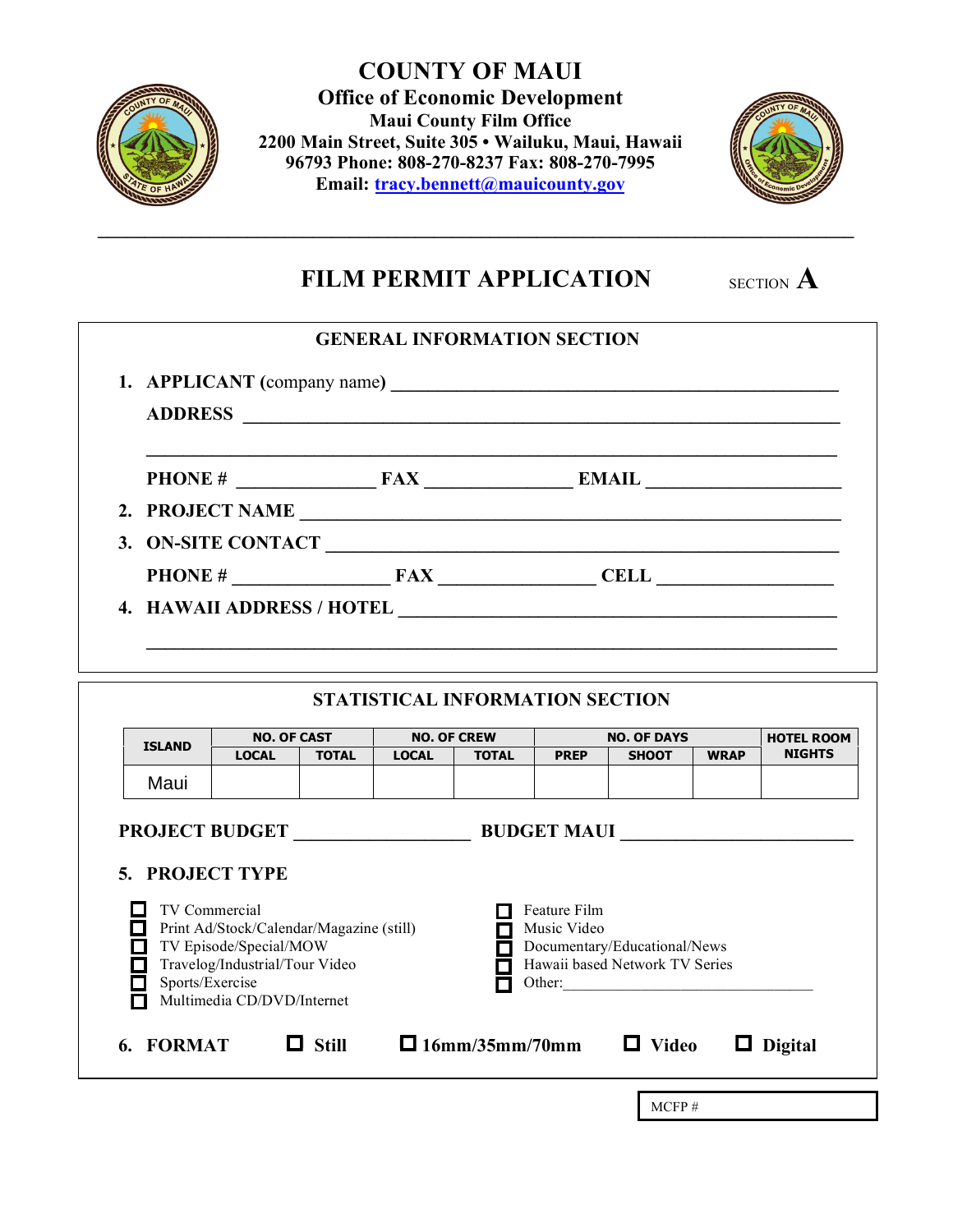

# **COUNTY OF MAUI**

Maui County Film Office 2200 Main St. Ste: #305 Wailuku, Maui, Hawaii 96793 Phone: 808-270-8237 Fax: 808-270-7995

# **FILM PERMIT APPLICATION**

SECTION B

APPLICANT:

PROJECT:

### **FILM LOCATION SECTION**

To make processing easier and faster, please attach a map, street address, Tax Map Key number, or detailed description of the exact location requested. Attach a separate sheet as necessary. Specific information (Section C) is required for each location listed below.

|                                                                 | ISLAND DATES TIMES                                                                                                         |  |
|-----------------------------------------------------------------|----------------------------------------------------------------------------------------------------------------------------|--|
|                                                                 |                                                                                                                            |  |
|                                                                 |                                                                                                                            |  |
| <u> 1989 - Jan Barbarat, martin da kasar Amerika Indonesia.</u> |                                                                                                                            |  |
|                                                                 |                                                                                                                            |  |
|                                                                 | ISLAND DATES TIMES<br><u> 1989 - Jan Barnett, fransk politiker (d. 1989)</u>                                               |  |
|                                                                 |                                                                                                                            |  |
|                                                                 | ISLAND DATES TIMES                                                                                                         |  |
|                                                                 | <u> 1988 - Johann John Stone, market fan de Amerikaanske kommunister fan de Amerikaanske kommunister fan de Amerikaans</u> |  |
|                                                                 |                                                                                                                            |  |
| <u> 1989 - Andrea Andrew Maria (h. 1989).</u>                   |                                                                                                                            |  |
|                                                                 | ISLAND DATES TIMES                                                                                                         |  |
|                                                                 |                                                                                                                            |  |

 $MCFP#$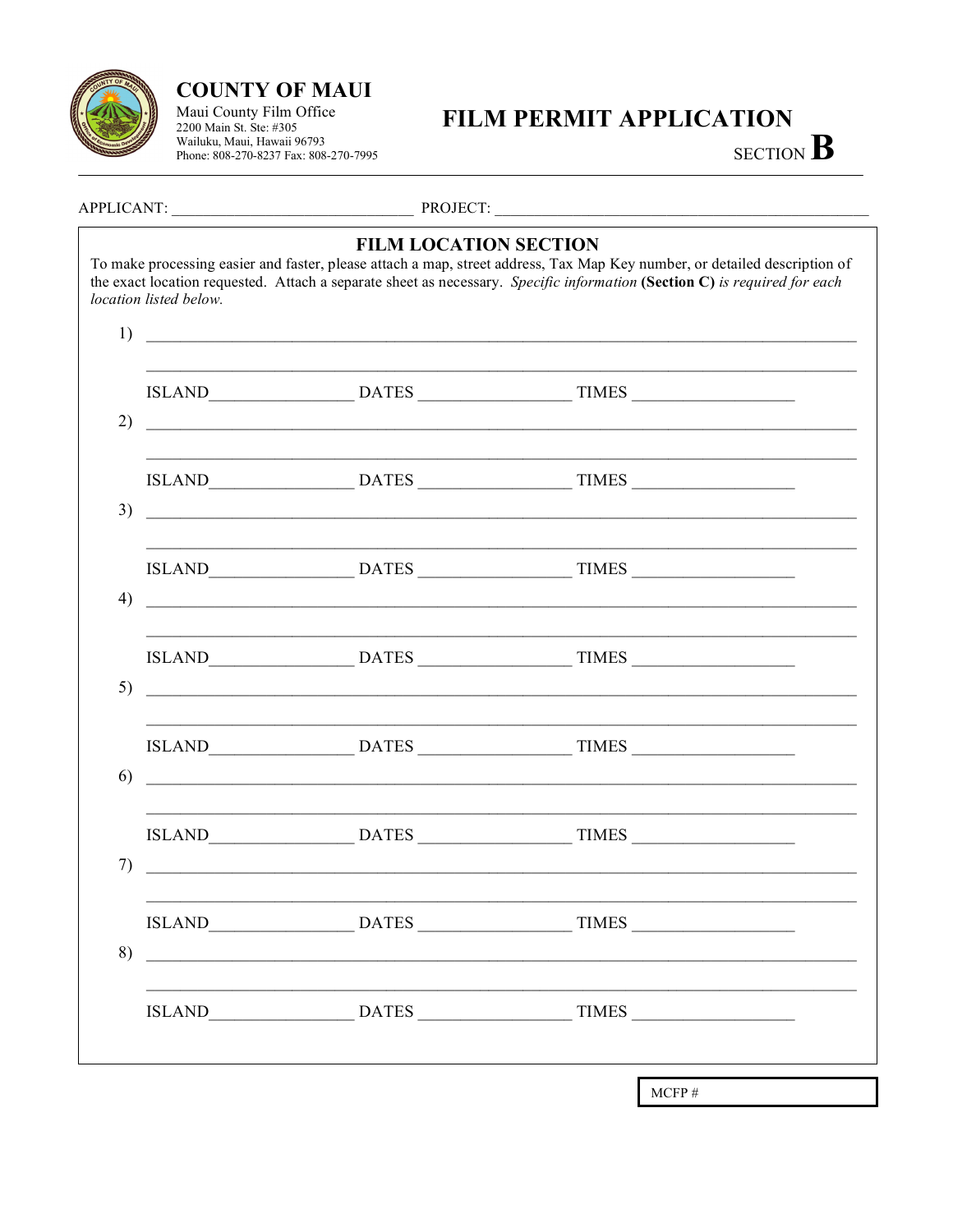

# **COUNTY OF MAUI**

Maui County Film Office<br>2200 Main St. Ste: #305<br>Wailuku, Maui, Hawaii 96793 Phone: 808-270-8237 Fax: 808-270-7995

# FILM PERMIT APPLICATION

SECTION  $\mathbb C$ 

|                                          | <b>SPECIFIC INFORMATION SECTION</b>                         |                                                                                             |
|------------------------------------------|-------------------------------------------------------------|---------------------------------------------------------------------------------------------|
|                                          | $LOCATION(B )$ $\qquad \qquad$                              |                                                                                             |
|                                          |                                                             |                                                                                             |
|                                          |                                                             | NUMBER OF CAST _____________ NUMBER OF CREW ______________ NUMBER OF VEHICLES _____________ |
|                                          |                                                             | DESCRIBE THE ACTIVITY YOU WILL BE FILMING/TAPING AT THE LOCATION ________________           |
|                                          |                                                             |                                                                                             |
|                                          |                                                             | DESCRIBE ALL EQUIPMENT AND VEHICLES ON LOCATION (include Parking Plans)                     |
| a)                                       |                                                             |                                                                                             |
|                                          |                                                             | b) Vehicles                                                                                 |
|                                          | c) Parking Plans                                            |                                                                                             |
|                                          | WILL YOU BE FILMING ON ROADWAYS OR SIDEWALKS? YES $\Box$ NO |                                                                                             |
|                                          |                                                             | If Yes then please describe <u>superior</u>                                                 |
|                                          |                                                             |                                                                                             |
| ARE YOU USING ANY OF THE FOLLOWING       |                                                             |                                                                                             |
| $\Box$ Aircraft                          | $\Box$ Props                                                | $\Box$ Set Construction<br>Firearms                                                         |
| $\Box$ Watercraft<br>$\Box$ Pyrotechnics | $\Box$ Special Effects<br>$\Box$ Recreational Vehicles      | $\Box$ Picture Cars<br>Animals<br>$\Box$<br>Generators<br>П                                 |
|                                          |                                                             |                                                                                             |
|                                          | DESCRIBE                                                    |                                                                                             |
|                                          |                                                             |                                                                                             |
|                                          |                                                             |                                                                                             |
|                                          |                                                             |                                                                                             |
|                                          |                                                             |                                                                                             |
|                                          |                                                             |                                                                                             |

 $MCFP#$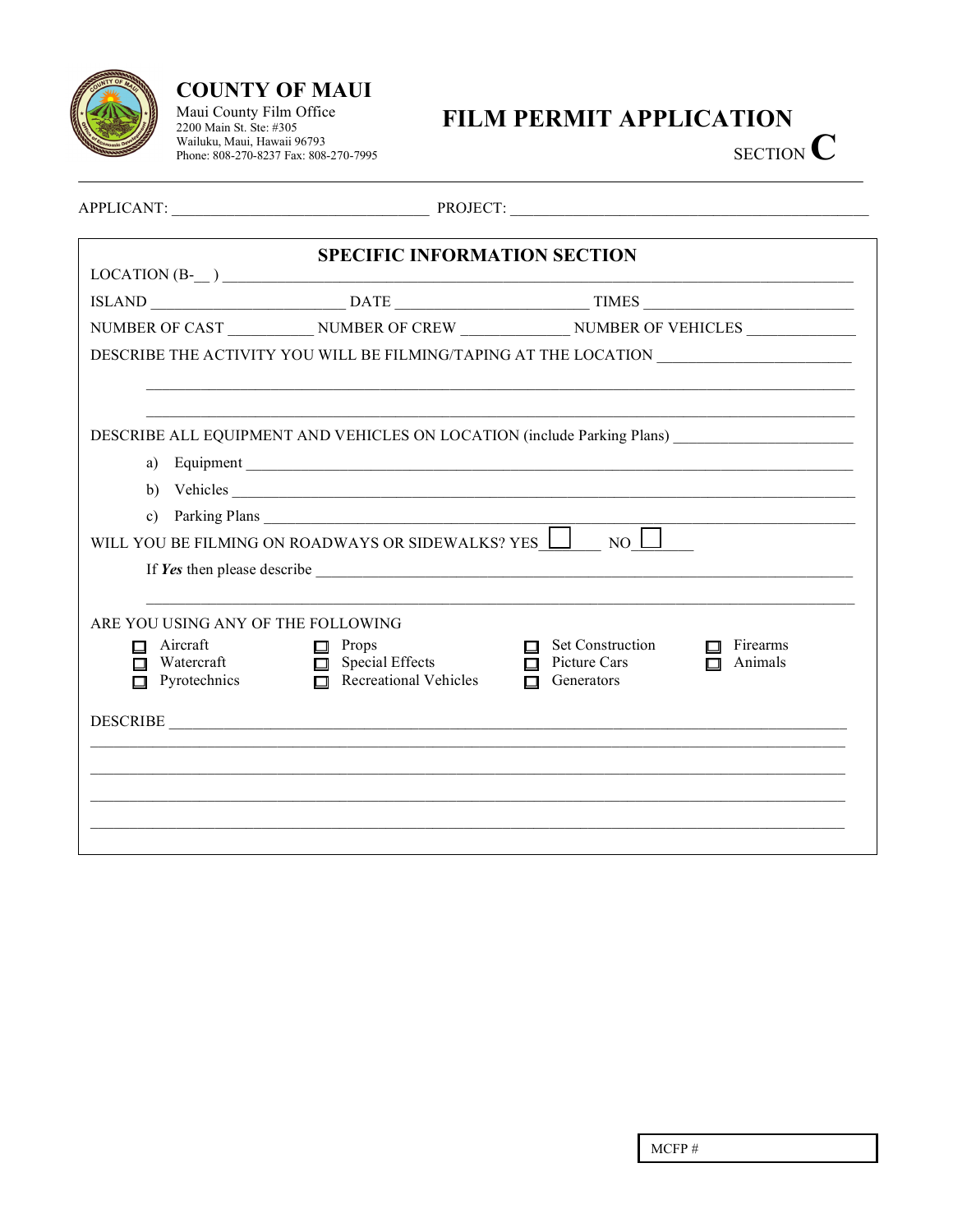

# **COUNTY OF MAUI**

Maui County Film Office 2200 Main St. Ste: #305 Wailuku, Maui, Hawaii 96793 Phone: 808-270-8237 Fax: 808-270-7995

# **FILM PERMIT APPLICATION**

SECTION **D**

APPLICANT: PROJECT:

## **CODE OF CONDUCT SECTION**

The State of Hawaii and the County of Maui Film Office appreciates your cooperation in upholding the Code of Conduct while filming in the state of Hawaii. Please call this office, or the appropriate county office, if you have any questions.

**1.** When filming in a neighborhood or business district, proper notification is to be provided to each merchant or neighbor that is directly affected by the company (this includes parking, base-camp, and meal areas). The filming notice should include:

 **a)** Name of company b) Name of production **c**) Kind of production (eg. feature film, television series, commercial, etc.) **d**) Type of activity and duration (times, dates, number of days, including prep and strike) **e**) Company contact (first assistant director, unit production manager, location manager) **\*\*This Code of Conduct should be attached to the filming notification, which is distributed to the neighborhood.**

**2.** Production vehicles arriving on location in or near a residential neighborhood should enter the areas at a time no earlier than that stipulated in the permit, and park one by one, turning off engines as soon as possible. Cast and crew shall observe designated parking areas.

**3**. Production passes identifying the crew is recommended. If issued, every member of the crew should wear it while on the location.

**4.** The removal, moving or towing of the public's vehicles is prohibited without the express permission of the municipal jurisdiction or the owner of the vehicle.

**5**. Do not park production vehicles in, or block driveways without the express permission of the municipal jurisdiction or driveway owner.

**6.** Cast and crew meals are to be confined to the areas designated in the location agreement of the permit. Individuals are to eat within their designated meal areas during scheduled times. All trash must be disposed of properly upon completion of the meal.

**I acknowledge that I have read and accept Maui County's Code of Conduct** (please initial) \_\_\_\_\_\_\_\_

The company and its Hawaii Representative/Agent are responsible for the information listed herein. The applicant agrees to perform all of the obligations stated in the form and attached departmental conditions. The permit application has been reviewed by the approving agencies and the applicant. The departmental conditions are incorporated by reference into this form and are a part of it.

 **Authorized Signature Date**

| <b>FOR OFFICIAL GOVERNMENT USE ONLY</b>                           |                    |                   |        |                                |  |  |  |  |
|-------------------------------------------------------------------|--------------------|-------------------|--------|--------------------------------|--|--|--|--|
| <b>RECEIVED BY</b>                                                | <b>SENT TO</b>     |                   |        |                                |  |  |  |  |
| Name                                                              |                    | Department        |        | Date                           |  |  |  |  |
| <b>APPROVED / DENIED BY</b>                                       |                    |                   |        |                                |  |  |  |  |
|                                                                   | Signature          | Department        |        | Date                           |  |  |  |  |
| <b>Subject to:</b>                                                | Insurance:         | <b>Sent To:</b>   |        |                                |  |  |  |  |
| <b>General Conditions</b>                                         | Required<br>п      | Applicant         | $\Box$ | Planning/Historical Commission |  |  |  |  |
| <b>Additional Conditions</b>                                      | Not Required<br>п  | Parks Dept.<br>п  | $\Box$ | Fire Dept.                     |  |  |  |  |
| Special/Standard<br>п                                             | Attached<br>$\Box$ | Police Dept.<br>ш | П      | Other                          |  |  |  |  |
| Conditions                                                        | Filed w/ MCFO      |                   |        |                                |  |  |  |  |
| Approval from Federal                                             |                    |                   |        |                                |  |  |  |  |
| or Private Land Owner<br>COMMENTS / ADDITIONAL CONDITIONS / NOTES |                    |                   |        |                                |  |  |  |  |
|                                                                   |                    |                   |        |                                |  |  |  |  |
|                                                                   |                    |                   |        |                                |  |  |  |  |
|                                                                   |                    |                   |        |                                |  |  |  |  |
|                                                                   |                    |                   |        |                                |  |  |  |  |

MCFP #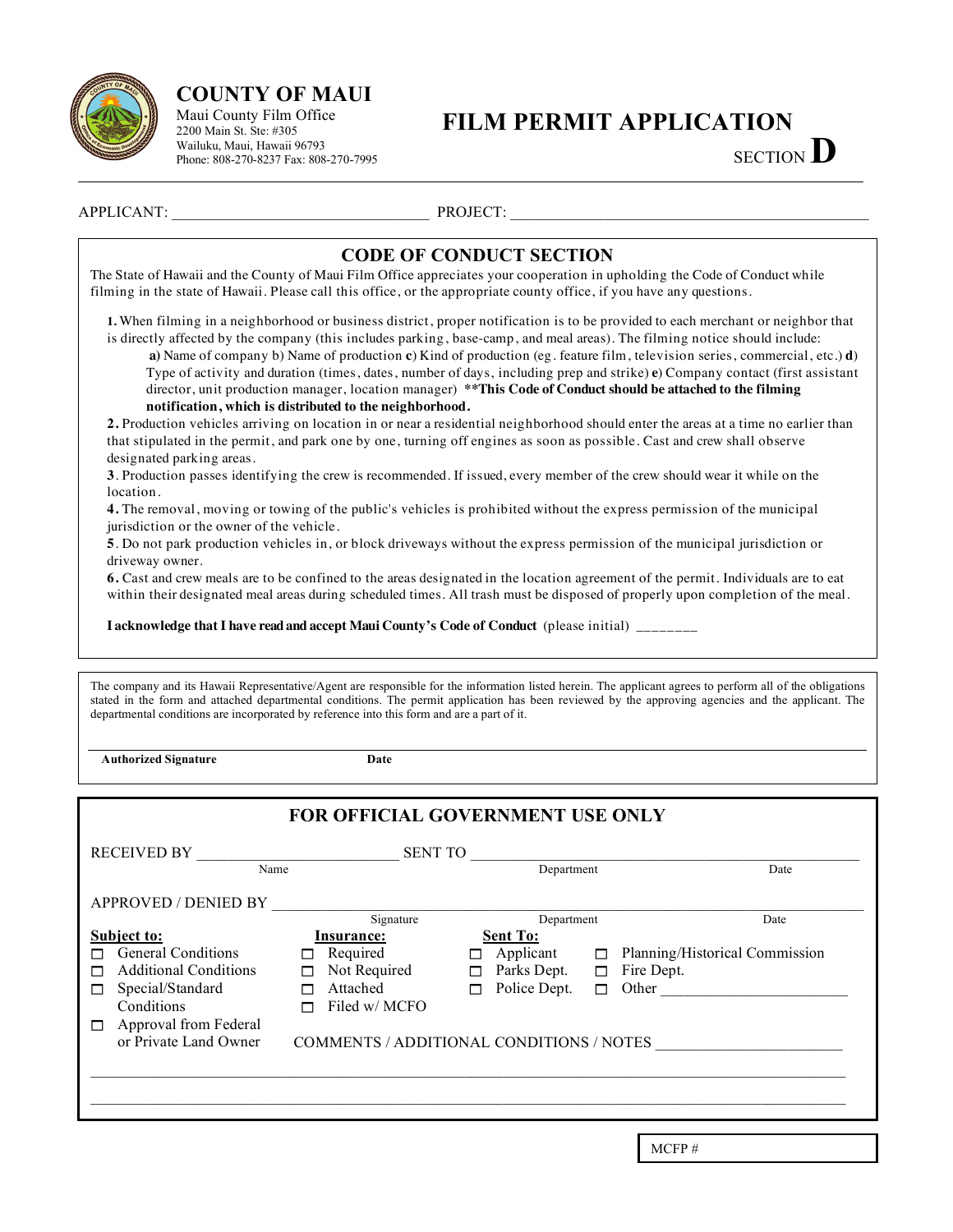

# **County of Maui Department of Parks and Recreation (DPR) Permits & Enforcement REGULATIONS AND INDEMNIFICATION**

### **GENERAL PROHIBITIONS:**

Within the limit of any park or within any recreational facility, it is unlawful for any person to:

- 1. Throw or dispose of any refuse or any waste material except in a receptacle designated for such purpose.
- 2. Destroy, break, injure, deface, alter, damage, mutilate or remove in any manner the following:
	- a. Any public structure, sign, equipment, monument, plumbing fixture, wall, fence, railing, gate, lock, device or other property in any park or recreational facility.
	- b. Any shrub, fern, turf, plant, flower, or other vegetation in any park or recreational facility.
	- c. Any tree in any park or recreational facility without express authorization from the Department of Parks and Recreation.
- 3. Discharge firearms, air rifles, or spring guns, except at a range established and regulated for that specific purpose.
- 4. Allow any animal to enter or remain within any park except as provided in subsection D of the Maui County Code 13.04A.070.
- 5. Bring animals into recreational facilities, excluding outdoor pavilions, except for guide, signal/hearing, and service dogs, as defined in section 6.05.010 of the Maui County Code.
- 6. Establish feral animal colonies.
- 7. Bring into or possess commercial shopping carts, whether attended or not.
- 8. Defecate or urinate on the grounds or improvements of any park or recreational facility, except in properly functioning toilets or urinals in public restrooms.
- 9. Engage in smoking or the use of tobacco products.
- 10. Abandon, store, or leave personal property unattended in any pavilion, dugout, bathroom, or other structure. Unattended personal property remaining within a park or recreational facility after operating hours is subject to collection and removal by the Department of Parks and Recreation.
- 11. Abandon any vehicle for a period in excess of twenty-four hours. Abandoned vehicles or those illegally parked within a park or recreation facility may be subject to towing.
- 12. Sleep or lie on picnic tables, or place personal bedding on picnic tables.
- 13. Conduct any rummage or second-hand item sales.

Except as otherwise authorized by permit, license, lease, or contract issued in accordance with the Maui County Code, within the limit of any park or within any recreational facility, it is unlawful for any person to:

- 1. Be present during designated closed hours for that park or recreational facility, or between the hours of 10:00 pm and 6:00 am, or when closed to the public pursuant to section 13.04A.040(B)(1) or any County or State emergency proclamation or rule.
- 2. Distribute, post, or place any commercial handbill, circular, notice, or other advertising material.
- 3. Wash, polish, or condition any boat, canoe, raft, or other vessel.
- 4. Store, repair, or condition any boat, canoe, raft, or other vessel.
- 5. Park or operate any vehicle on grassed or sand areas with the exception of a personal mobility device.
- 6. Use or operate loudspeakers.
- 7. Dance on any gymnasium floor.
- 8. Engage in archery.
- 9. Kindle, build, maintain, or use any fire other than in a grill or hibachi.
- 10. Display or set off fireworks.
- 11. Engage in commercial activity, including catering or other commercial food distribution.
- 12. Provide classes, lessons, teaching, or any instruction.
- 13. Bring into, possess, or dispose of any human or animal remains.
- 14. Feed any animal or animals, or stage any food or water for any animal or animals, except as provided in subsection D of the Maui County Code 13.4A.070.
- 15. Manage feral animal colonies. Any colony management authorized by permit, license, lease, or contract issued in accordance with 13.04A of the Maui County Code must be designed to reduce and eliminate the colony.
- 16. Engage in vending, or conduct a commercial activity, including distribution, within a park or recreational facility except as expressly authorized by a lease, concession contract, or permit. This includes:
	- a. Selling or offering to sell any article or service of any value.
	- b. Displaying goods, or descriptions or depictions of goods or services, with the intent to engage any member of the public in a transaction for the sale of any good or service.
	- c. Performing or engaging in any act with the intent or expectation of receiving payment therefor from any person.
	- d. Accepting any consideration in exchange for an article or service of any value.
- 17. Consume any intoxicating liquor:
	- a. Between the hours of 10:00 pm and 6:00 am
	- b. At any time in any public restroom
	- c. Within a 1 500 foot radius of the boundary of any public or private preschool, kindergarten, elementary, intermediate, middle, secondary, or high school, or youth center, between the hours of 6:00 am and 10:00 pm, except on weekends, State and County holidays.

```
General Prohibitions – Initial:
```
### **ALCOHOL PROHIBITION:**

Applicable to: Kalama Park, South Maui Community Park, Keopuolani Park, Kamehameha Iki Park, Malu Ulu O Lele Park, Honokowai Beach Park, Charley Young Park, Kamaole Beach Park I, Kamaole Beach Park II and Waiale Park.

Except as otherwise authorized by permit, license, lease, or concession issued in accordance with the Maui County Code, it is unlawful for any person to consume any intoxicating liquor, as defined in section 281- 1, Hawaii Revised Statutes, while within the boundaries of any applicable park, provided that this prohibition shall not prohibit the consumption of intoxicating liquor at the Maui Arts and Cultural Center. Failure to comply will result in forfeiture of Custodial Deposit and affect future permit applications.

**Alcohol Prohibition – Initial:** 

### **REFUSE DISPOSAL:**

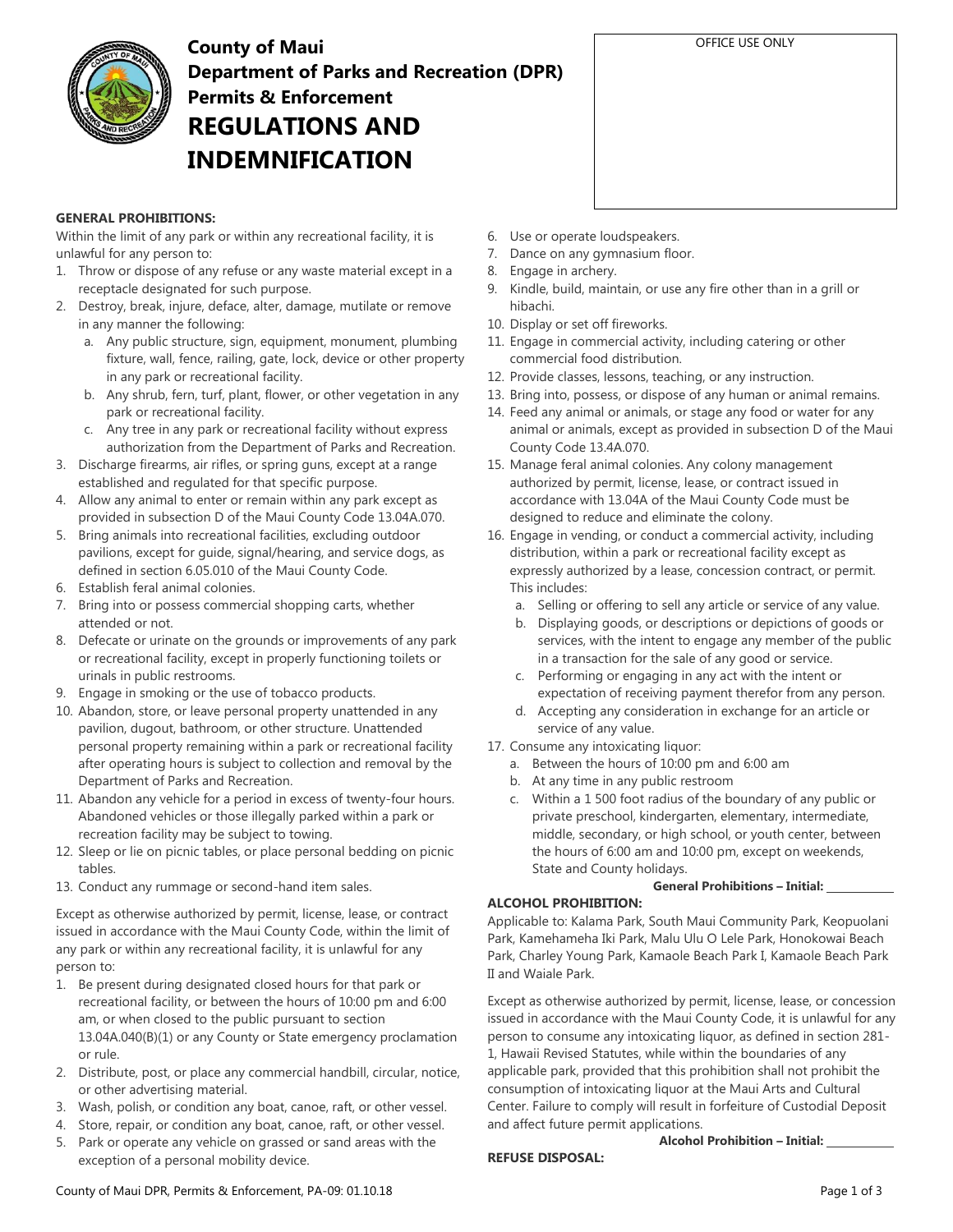Failure by permittees to satisfactorily clean or restore any park or recreational facility shall result in forfeiture of the custodial deposit. All trash, garbage, rubbish, and refuse material shall be placed in designated receptacles provided by the department within a recreation facility or in designated receptacles provided by the permittee as a requirement for their respective event permit.

#### **Refuse Disposal – Initial:**

#### **SIGNAGE:**

Banners and signage for permitted events, first approved by the department, may be placed in approved locations no more than seven days before a permitted event and shall be removed the day the event ends. Signage that does not comply shall be removed and may be disposed of by the Department of Parks and Recreation (DPR). DPR shall not be responsible for any event signage damaged or removed by others. Signs and banners shall not be nailed, stapled, thumb-tacked, anchored or taped to trees or buildings or hung over permanent signs. Any signs and banners staked into the ground or tied between trees must not cause any damage. All sponsorship banners posted at events shall be displayed for viewing by the event participants only.

#### **Signage – Initial:**

#### **SOUND LEVEL POLICY:**

Permitted events may affect the neighborhood in which the facility is located. We ask for your cooperation in keeping noise at a reasonable level. Your activity, including the amplified sound, must stop promptly at 10:00 pm. Failure to comply may result in one or both of the following:

- 1. The power source to the sound equipment will be turned off and the County will not be responsible for any damage to the equipment.
- 2. The Custodial Deposit may be forfeited.

#### **Sound Level Policy – Initial:**

#### **DEPOSITS:**

Custodial, key and equipment deposits, as set forth by the annual budget ordinance, shall be refunded to the permit holder provided the permit holder fully complies with deposit requirements as follows:

- 1. Custodial Deposit Custodial deposits shall serve as security for cleaning and restoring the permitted property to its pre-use condition. They shall be forfeited to the Department of Parks and Recreation (DPR) if cleaning and restoration is not completed within the time provided by the permit. Any cost in excess of the deposit to clean or restore the facility, due to a permittee's failure to do so, may be recovered by DPR through any legal means available.
- 2. Key Deposit It is not the responsibility of DPR to call the permittee to pick up keys. Automatic forfeiture of the key deposit will occur for failure to pick up key(s) during open permit office hours in which a parks employee is called out to distribute key(s) or open a facility. The key deposit will also be forfeited to DPR in the event that keys are not returned to the department within two business days after termination of the permitted event or activity. If it is necessary for a recreational facility to be re-keyed, any excess cost that exceeds the key deposit shall be recovered by DPR through any legal means available.
- 3. Equipment Deposit Equipment deposits shall serve as security for equipment rented from DPR. In the case of damages, the deposit will be forfeited to DPR and any excess cost to replace the damaged equipment shall be recovered through any legal means available.

**Deposits – Initial:** 

Checks will be accepted for rental, custodial and key deposits no later than 14 days prior to the reservation date and must adhere to the payment deadlines as indicated on Table 2 in 13.04A.100 of the Maui County Code. Checks should be made payable to the "County of Maui" and must be for the exact amount due. The applicant's name, address and account number must be imprinted on the check. No post-dated, stale or second/third party checks will be accepted. A \$30.00 returned check fee will be charged on any check not honored by the bank for any reason. Failure to make payment on a returned check and on the returned check fee will result in the cancellation of the reservation and future reservations will be denied.

#### **Check Acceptance Policy – Initial:**

### **POLICY RELATING TO ACCOMMODATIONS FOR PARTICIPANTS WITH DISABILITIES IN ACTIVITIES, SPORTS LEAGUES AND ORGANIZATIONS AT COUNTY PARKS AND FACILITIES:**

It is the policy of the County of Maui Department of Parks and Recreation to ensure equal access for all participants using County parks, community centers, swimming pools, tennis courts, athletic fields, stadiums and other recreational areas and shall comply with the American with Disabilities Act. 35.130 by providing effective communication and/or program modification for participants with disabilities.

#### **Disabilities Accommodations Policy – Initial:**

#### **CANCELLATION POLICY:**

Failure to use the facility as permitted denies other potential users the opportunity to use the venue and shall result in forfeiture of the custodial deposit(s) and the rental fee(s). In addition, a cancellation fee, equivalent to the custodial deposit(s), shall be assessed for failure to provide written notice of cancellation before the scheduled event, or in advance of the dates indicated as follows:

- 1. Camping Permit Prior to the first day of use
- 2. Community Class Permit 7 days prior to use
- 3. General Use Permits 7 days prior to use
- 4. Special Event Permit
	- a. Department Sponsored 7 days prior to use
	- b. Non-profit or Political Fundraiser 21 days prior to use
	- c. Commercial Event 30 days prior to use

#### **Cancellation Policy – Initial:**

#### **SEVERE WEATHER OR OTHER EMERGENCY CANCELLATION POLICY:**

The activation of the action to suspend all permits and programs will take place when the County of Maui Emergency Management Agency, Governor, Mayor, Director or Deputy Director of the Department of Parks and Recreation (DPR) declares A WARNING for a pending incident, be it hurricane, tsunami, pandemic, or other natural event that normally affords the county twenty-four (24) hours of notification. All fields, gyms, community centers and other facilities owned and maintained by DPR may be closed. All events scheduled at DPR facilities will be cancelled if a facility is officially closed. The facility will be re-opened only after select DPR personnel have inspected and deemed the facility to be safe for use by the community.

In the event of an earthquake, fire, or other emergency situation that requires a staging area or shelter, the cancellation of permits and programs will be declared as a result of the decision made by the DPR Director or Deputy Director, the Mayor or the Governor. At the point of notification to the permittee of the facility, the permittee will cease their event/activity.